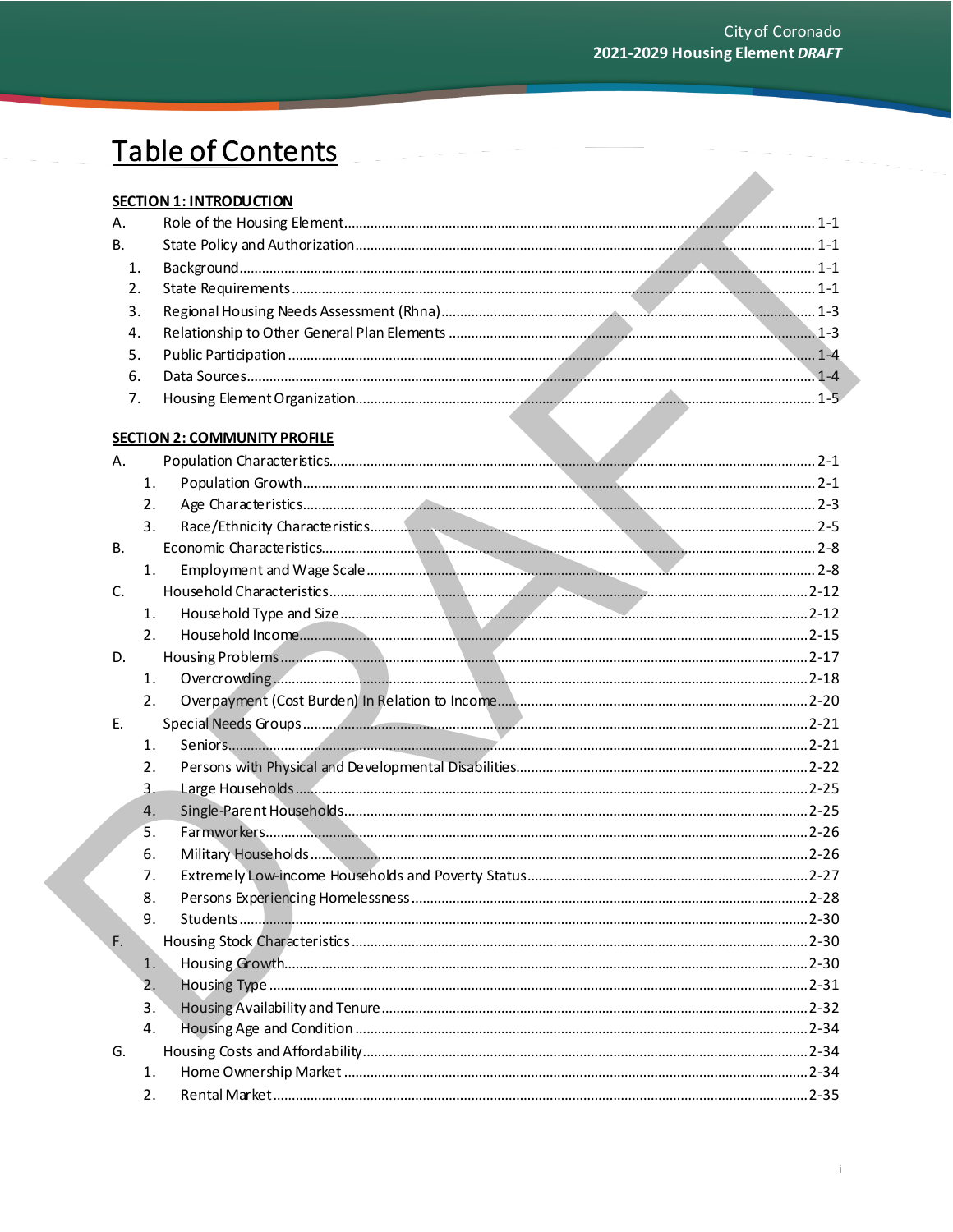|             | <b>SECTION 3: HOUSING CONSTRAINTS, RESOURCES, AND AFFIRMATIVELY FURTHERING FAIR HOUSING</b> |  |
|-------------|---------------------------------------------------------------------------------------------|--|
| А.          |                                                                                             |  |
|             | 1.                                                                                          |  |
|             | 2.                                                                                          |  |
|             | 3.                                                                                          |  |
| <b>B.</b>   |                                                                                             |  |
|             | 1.                                                                                          |  |
|             | 2.                                                                                          |  |
|             | 3.                                                                                          |  |
|             | 4.                                                                                          |  |
|             | 5.                                                                                          |  |
|             | 6.                                                                                          |  |
|             | 7.                                                                                          |  |
|             | 8.                                                                                          |  |
|             | 9.                                                                                          |  |
|             | 10.                                                                                         |  |
|             | 11.                                                                                         |  |
|             | 12.                                                                                         |  |
|             | 13.                                                                                         |  |
| $C_{\cdot}$ |                                                                                             |  |
|             | 1.                                                                                          |  |
|             | 2.                                                                                          |  |
|             | 3.                                                                                          |  |
|             | 4.                                                                                          |  |
|             | 5.                                                                                          |  |
| D.          |                                                                                             |  |
|             | 1.                                                                                          |  |
|             | 2.                                                                                          |  |
|             | 3.                                                                                          |  |
|             |                                                                                             |  |
| Е.          |                                                                                             |  |
|             | 1.                                                                                          |  |
|             | 2.                                                                                          |  |
|             | 3.                                                                                          |  |
| F.          |                                                                                             |  |
|             | 1.                                                                                          |  |
|             | 2.                                                                                          |  |
| G.          |                                                                                             |  |
| Ή.          |                                                                                             |  |
|             | 1.                                                                                          |  |
|             |                                                                                             |  |
| I.          |                                                                                             |  |
|             | 1.                                                                                          |  |
|             | 2.                                                                                          |  |
|             | 3.                                                                                          |  |
| J.          |                                                                                             |  |
|             |                                                                                             |  |